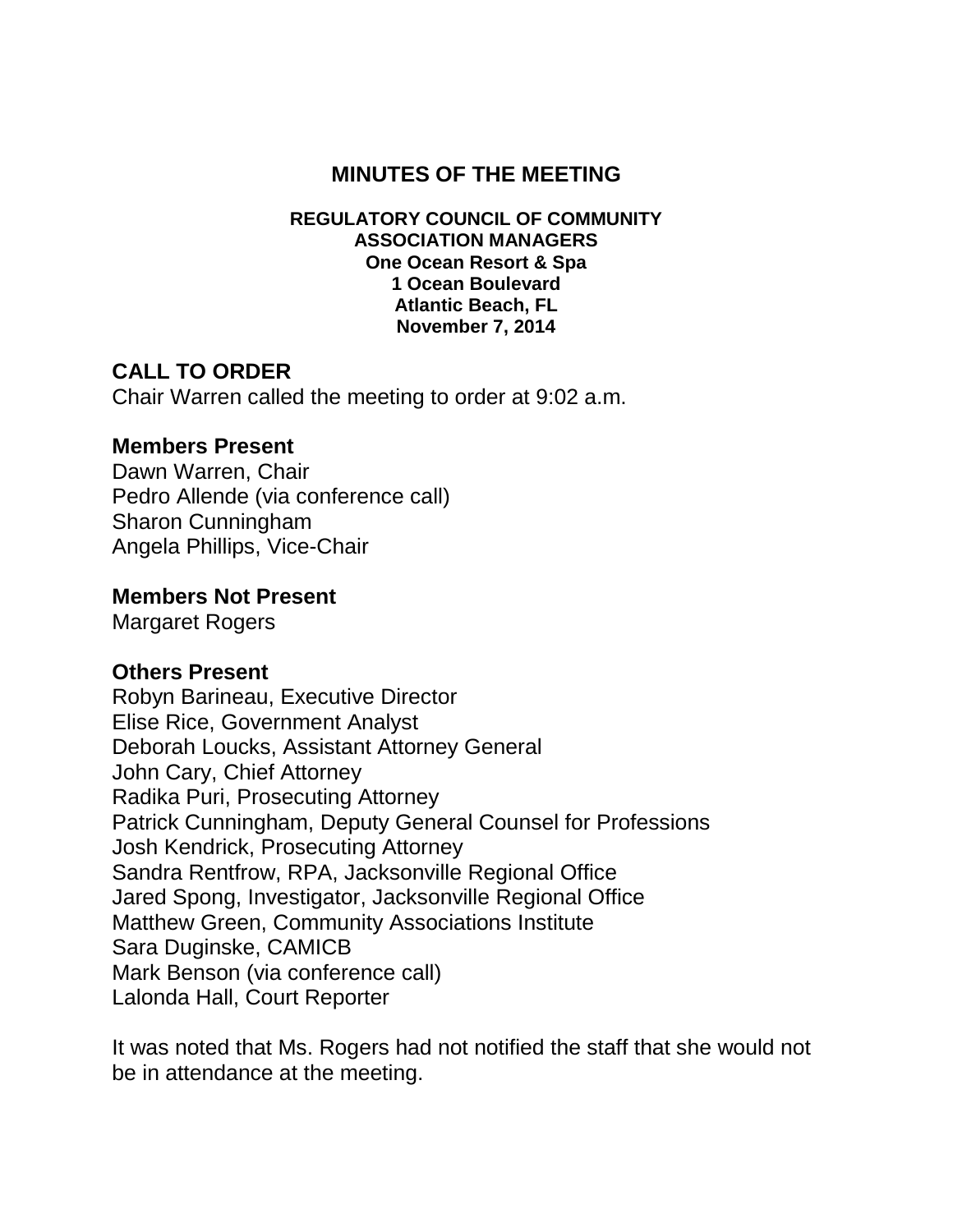## **APPROVAL OF THE MINUTES OF THE MEETING**

# **August 15, 2014**

- MOTION: Vice-Chair Phillips made a motion that the Council approve the minutes as submitted.
- SECOND: Ms. Cunningham seconded the motion and it passed unanimously.

## **RULE 61E14-2.001, F.A.C. – STANDARDS OF PROFESSIONAL CONDUCT**

**October 10, 2014 Comments from the Joint Administrative Procedures Committee**

#### **October 15, 2014 Letter from Assistant Attorney General Lawrence Harris to the Joint Administrative Procedures Committee**

Ms. Loucks informed the Council that Mr. Harris was unable to attend this meeting, however, he provided draft language for their review. She reviewed all the comments listed in the JAPC letter of October 20, 2014, with the Council. It was determined that if Chapter 721, F.S., should be included, the statutes would need to be amended.

Ms. Loucks stated that Mr. Harris suggested that if the council agrees with the proposed draft language, they could reopen the rule for development or create a new rule.

- MOTION: Vice-Chair Phillips made a motion that the Council approve the draft language as proposed.
- SECOND: Ms. Cunningham seconded the motion which passed with Mr. Allende abstaining from voting as he did not have a copy of the draft language for review.
- MOTION: Vice-Chair Phillips made a motion to allow Mr. Harris to proceed with filing a notice of change of the rule.
- SECOND: Ms. Cunningham seconded the motion and it passed unanimously.

Ms. Loucks asked the Council to determine if a Statement of Economic Regulatory Costs (SERC) was necessary.

MOTION: Vice-Chair Phillips made a motion that the Council determined that no SERC was required.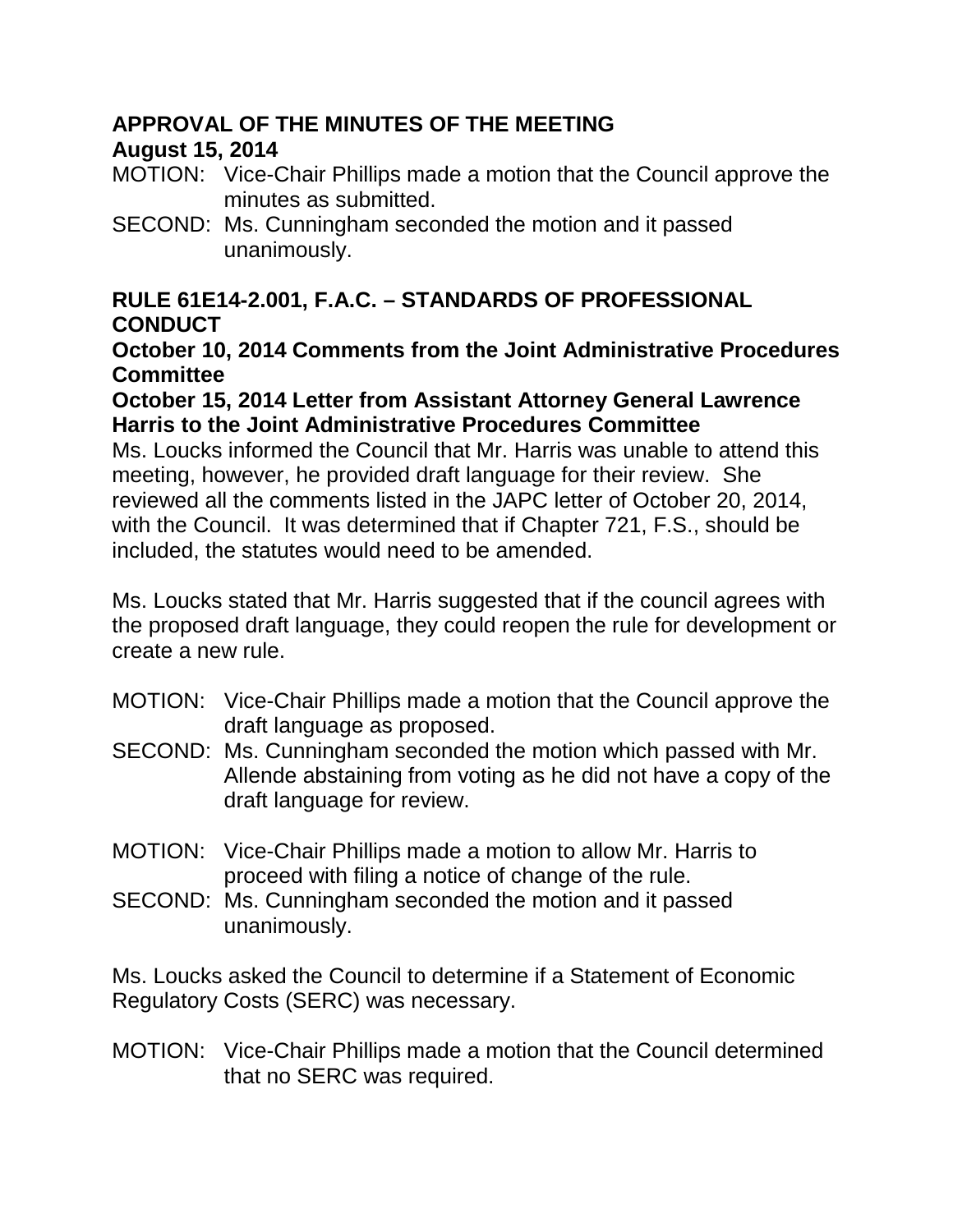SECOND: Ms. Cunningham seconded the motion and it passed unanimously.

#### **REPORTS**

#### **Counsel Report – Deborah Loucks for Lawrence Harris Discussion of Rule 61E14-4.001, F.A.C. – Continuing Education Renewal Requirements**

Ms. Loucks reported that Mr. Harris researched this issue and the rule contains rule references which do not exist.

- MOTION: Vice-Chair Phillips made a motion that Council amend rule 61E14-4.001 by deleting sections (7) and (8).
- SECOND: Ms. Cunningham seconded the motion and it passed unanimously.
- MOTION: Vice-Chair Phillips made a motion that the Council determined that no SERC was required.
- SECOND: Ms. Cunningham seconded the motion and it passed unanimously.

#### **Discussion of Rule 61E14-4.004, F.A.C. – Reactivation Continuing Education**

Following discussion, the Council requested this be on the February agenda for discussion.

### **Refresher on Sunshine Law Requirements**

Ms. Loucks discussed the Sunshine Law with the Council.

#### **Prosecuting Attorney Report – Radhika Puri**

Ms. Puri reported that there were currently 132 private cases in the Office of the General Counsel, and 43 public cases, for a total of 175 cases.

### **Executive Director Report – Robyn Barineau Financial Report – March 31, 2014**

Ms. Barineau reported that the Council's operating account balance as of 3/31/14 was (\$934,600), however, they had just completed a renewal cycle. There was a balance of \$122,000 in the unlicensed activity account.

### **Future Meeting Dates**

February 20, 2015 Conference Call